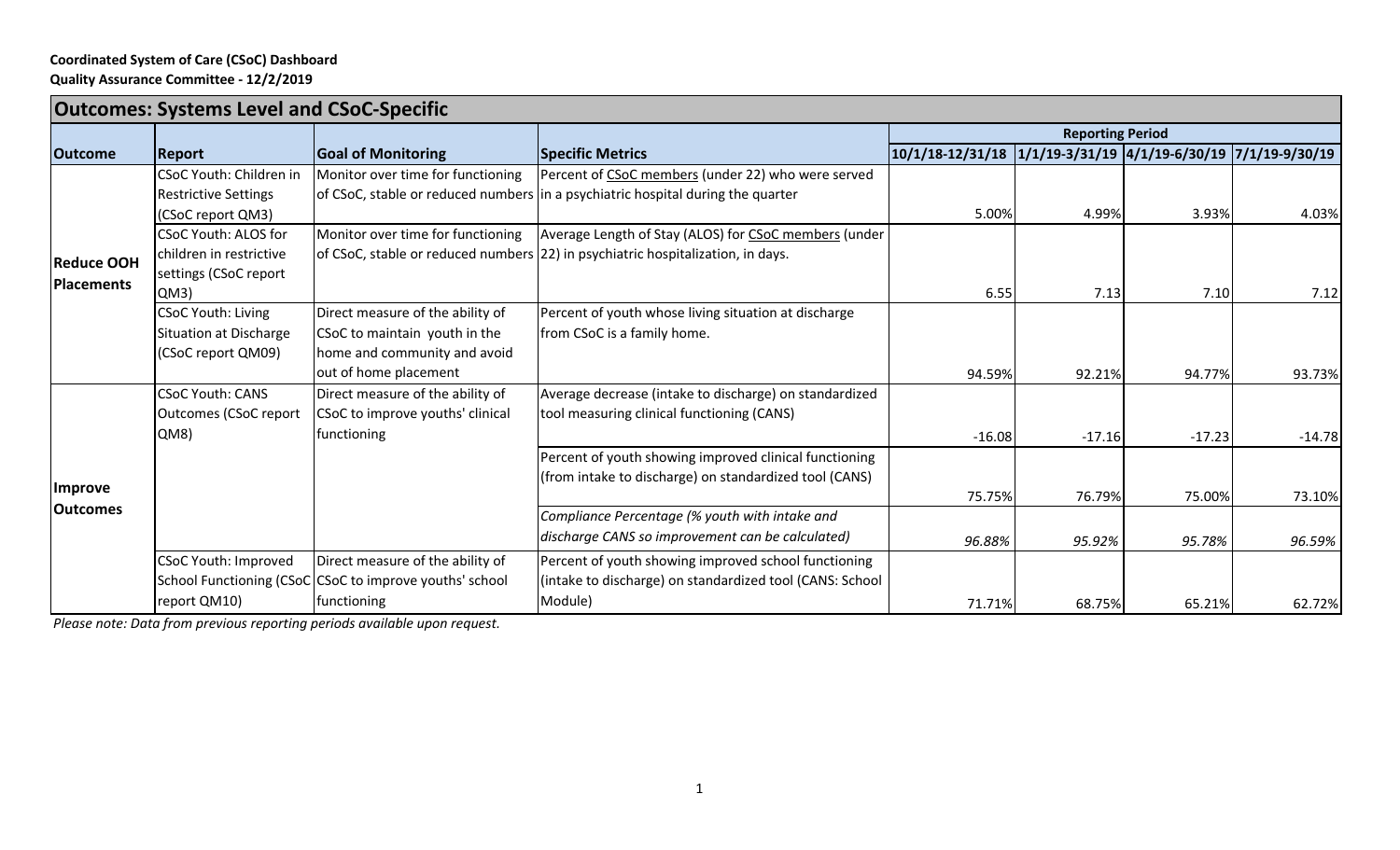## **Coordinated System of Care (CSoC) Dashboard Quality Assurance Committee - 12/2/2019**

| Process Indicator: Youth Receiving Services in their Homes and Communities |                                   |                           |                                                    |                                                               |             |             |             |  |
|----------------------------------------------------------------------------|-----------------------------------|---------------------------|----------------------------------------------------|---------------------------------------------------------------|-------------|-------------|-------------|--|
| <b>Process</b>                                                             |                                   |                           |                                                    | <b>Reporting period</b>                                       |             |             |             |  |
| Indicator                                                                  | Report                            | <b>Goal of monitoring</b> | Specific Metrics                                   | 10/1/18-12/31/18 1/1/19-3/31/19 4/1/19-6/30/19 7/1/19-9/30/19 |             |             |             |  |
| <b>Increase</b><br><b>Utilization</b><br>of HCBS                           | <b>CSoC Youth: Access to</b>      | <b>Ensure that</b>        | Percent of CSoC members for whom:                  | 22.45%                                                        | 27.53%      | 34.04%      | 69.84%      |  |
|                                                                            | Wraparound (CSoC report           | Wraparound is             | Timely referral standard was met                   |                                                               |             |             |             |  |
|                                                                            | QM12)                             | accessible and            | Timely first contact standard was met              | 95.86%                                                        | 94.13%      | 95.07%      | 93.28%      |  |
|                                                                            |                                   | responsive to             | Timely face-to-face contact was met                | 69.55%                                                        | 67.28%      | 65.14%      | 70.06%      |  |
|                                                                            |                                   | immediate needs.          |                                                    |                                                               |             |             |             |  |
|                                                                            | <b>CSoC Youth: Enrollment</b>     | Monitor number of         | <b>Total number of CSoC Enrollees</b>              | 2,887                                                         | 2,954       | 2,987       | 2,820       |  |
|                                                                            | and Agency Involvement            | youth in CSoC and         | Number of CSoC Enrollees involved with Juvenile    | 334 (11.6%)                                                   | 356 (12.1%) | 365 (12.2%) | 352 (12.5%) |  |
|                                                                            | (CSoC report QM6)                 | agency involvement.       | Justice                                            |                                                               |             |             |             |  |
|                                                                            |                                   |                           | Number of CSoC Enrollees involved with DCFS        | 244 (8.5%)                                                    | 240 (8.1%)  | 263 (8.8%)  | 290 (10.3%) |  |
|                                                                            | <b>CSoC Youth: Utilization of</b> | <b>Ensure Wraparound</b>  | Percent of CSoC members who had at least one CFT   | 87.80%                                                        | 87.84%      | 84.70%      | 76.40%      |  |
|                                                                            | Natural Supports (CSoC            | is helping families       | during the reporting period who had at least one   |                                                               |             |             |             |  |
|                                                                            | report QM13)                      | build sustainable         | natural/informal support person on their Child and |                                                               |             |             |             |  |
|                                                                            |                                   | teams with natural        | <b>Family Team</b>                                 |                                                               |             |             |             |  |
|                                                                            |                                   | supports.                 | Month 1 of reporting quarter                       |                                                               |             |             |             |  |
|                                                                            |                                   |                           | Month 2 of reporting quarter                       | 85.80%                                                        | 85.69%      | 81.80%      | 77.00%      |  |
|                                                                            |                                   |                           | <b>Month 3</b> of reporting quarter                | 87.90%                                                        | 86.83%      | 72.70%      | 76.90%      |  |
|                                                                            | <b>CSoC Youth: Youth</b>          | <b>Ensure that CSoC</b>   | Percent of members receiving services in sufficent | 95.89%                                                        | 97.29%      | 97.51%      | 97.26%      |  |
|                                                                            | receiving services in             | members are able to       | amount, frequency, and duration.                   |                                                               |             |             |             |  |
|                                                                            | sufficient amount,                | access the services       | Month 1 of reporting quarter                       |                                                               |             |             |             |  |
|                                                                            | frequency, and duration           | that their CFT            | Month 2 of reporting quarter                       | 95.71%                                                        | 97.33%      | 97.50%      | 96.95%      |  |
|                                                                            | (CSoC report POC 6)               | determined they<br>need.  | Month 3 of reporting quarter                       | 97.09%                                                        | 97.18%      | 97.15%      | 96.83%      |  |

*Please note: Data from previous reporting periods available upon request.*